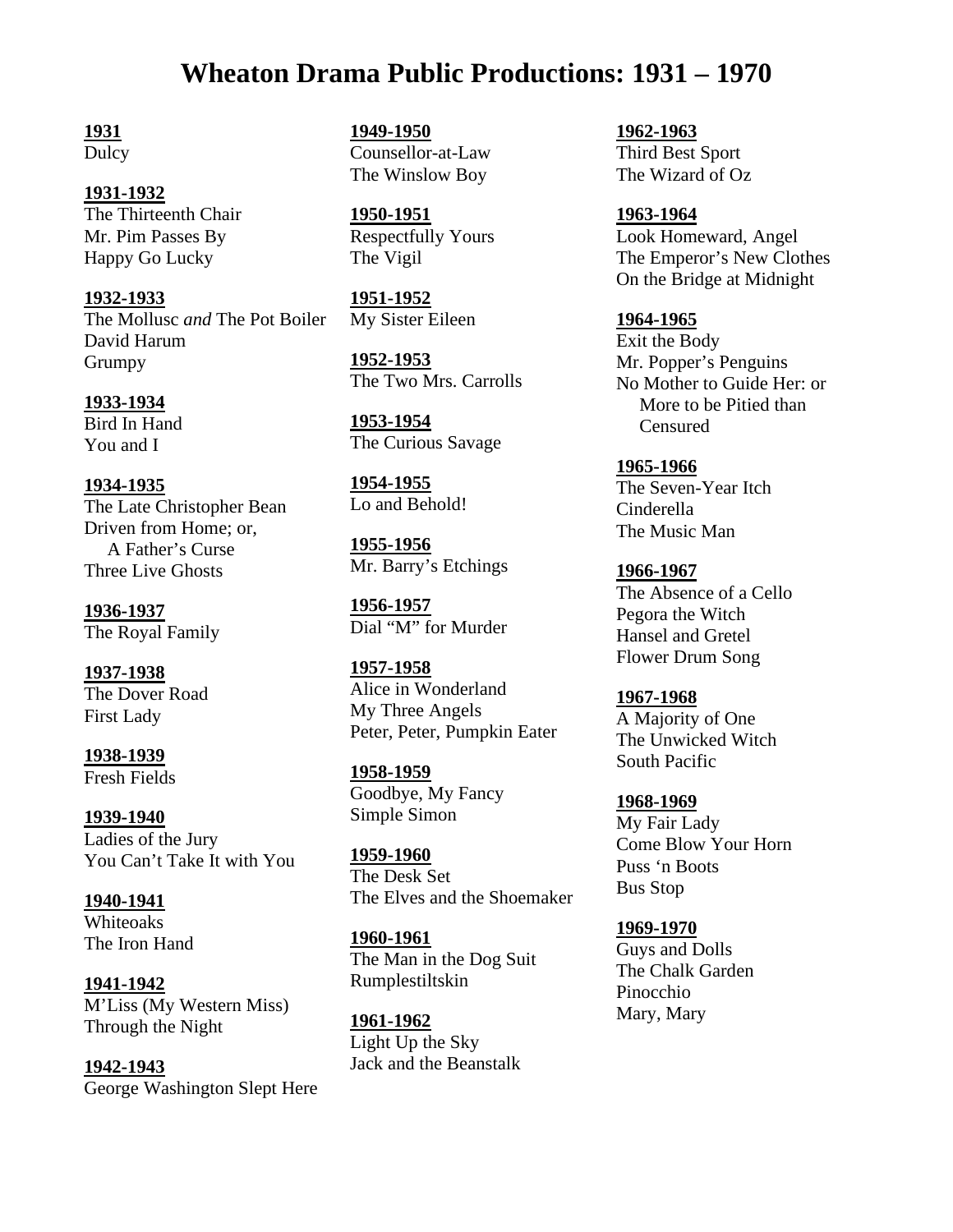# **Wheaton Drama Public Productions: 1970 – 1992**

## **1970-1971**

The King and I Busybody Snow White and the 7 Dwarfs The Death and Life of Sneaky Fitch

## **1971-1972**

Carousel Bell, Book and Candle The Flying Prince Late Love

## **1972-1973**

How to Succeed in Business Without Really Trying The Star-Spangled Girl Beauty and the Beast Forty Carats

## **1973-1974**

Mame The Last of the Red Hot Lovers Hansel and Gretel Don't Drink the Water

# **1974-1975**

Fiddler on the Roof Night Watch Simple Simon See How They Run

# **1975-1976**

Oliver! Rumplestiltskin 6 Rms Riv Vu Cat on a Hot Tin Roof

# **1976-1977**

Kiss Me, Kate Play It Again, Sam The Dancing Donkey The Sunshine Boys

## **1977-1978**

A Little Night Music Born Yesterday Live and Learn, Charlie Brown And Miss Reardon Drinks a Little

#### **1978-1979**

The Sound of Music You Know I Can't Hear You When the Water's Running The Red Shoes Promenade, All!

#### **1979-1980**

Gypsy Plaza Suite The Wizard of Oz The Good Doctor

#### **1980-1981**

My Fair Lady The Secret Affairs of Mildred Wilde Cinderella Lovers and Other Strangers

#### **1981-1982**

Hello, Dolly! Chapter Two Winnie-the-Pooh Table Manners

#### **1982-1983**

Applause Spofford The Puppet Prince A Funny Thing Happened on the Way to the Forum

#### **1983-1984**

Annie The Mousetrap Snow White One Flew Over the Cuckoo's Nest

#### **1984-1985**

Mame God's Favorite Raggedy Ann The Dark at the Top of the Stairs

## **1985-1986**

The Wiz Blithe Spirit Hansel and Gretel Whose Life Is It, Anyway?

#### **1986-1987**

Pippin On Golden Pond The Pied Piper You Can't Take It with You

#### **1987-1988**

Fiddler on the Roof **Tribute** The Wizard of Oz The Foreigner

#### **1988-1989**

Cabaret Same Time, Next Year Little Red & Her Friends Forty Carats

#### **1989-1990**

Side by Side by Sondheim California Suite Cinderella

#### **1990-1991**

Dames at Sea The Importance of Being Earnest Winnie-the-Pooh

#### **1991-1992**

Company Ten Little Indians Snow White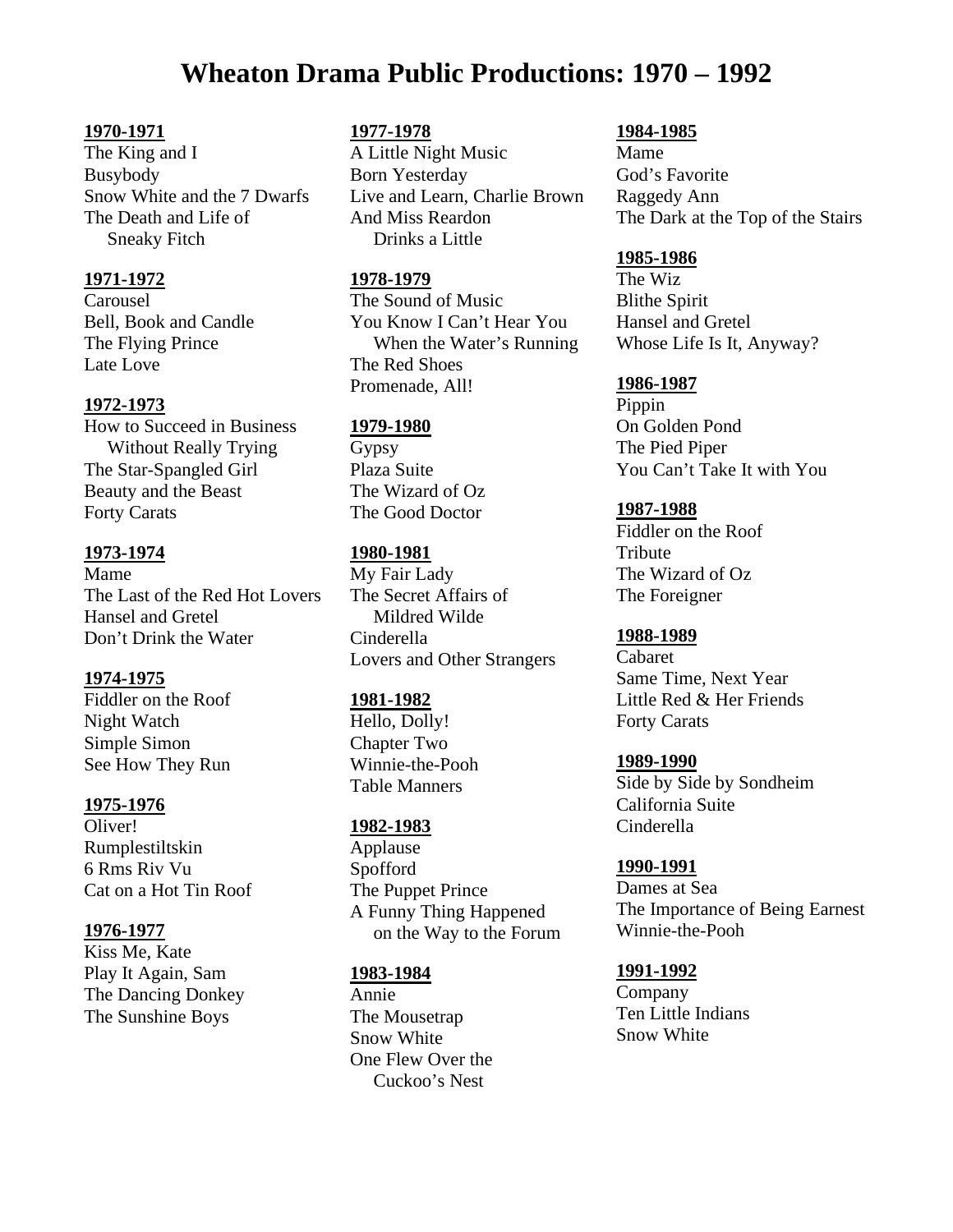# **Wheaton Drama Public Productions: 1992 – 2011**

## **1992-1993**

South Pacific Rumors Goldilocks & the Three Bears

# **1993-1994**

Brigadoon Steel Magnolias

#### **1994-1995**

Follies –  *First show at Playhouse 111* Kringle's Window Lend Me a Tenor The Trip to Bountiful Æsop's Falables

#### **1995-1996**

The Nerd A Christmas Carol The Lion in Winter Dead on Nine They're Playing Our Song

#### **1996-1997**

The Sisters Rosensweig The Musical Comedy Murders of 1940 Foxfire Harvey 110 in the Shade

#### **1997-1998**

Man of La Mancha Arsenic & Old Lace Crimes of the Heart The Diary of Anne Frank Social Security

#### **1998-1999**

Guys and Dolls A Child's Christmas in Wales & Other Holiday Tales Noises Off Angel Street The Fantasticks

#### **1999-2000**

Carousel Come Blow Your Horn Wait Until Dark Our Town Jerry's Girls

#### **2000-2001**

Inherit the Wind The Secret Garden Born Yesterday I Never Sang For My Father A Funny Thing Happened on the Way to the Forum

## **2001-2002**

Dancing at Lughnasa A Christmas Carol Don't Dress for Dinner Shakespeare on Love Lucky Stiff

#### **2002-2003**

The Apple Tree A Company of Wayward Saints Twelve Angry Men A Chorus Line It Had to Be You

#### **2003-2004**

Once Upon a Mattress A Christmas Carol Over the River and Through the Woods Rumors To Kill a Mockingbird

# **2004-2005**

Moon Over Buffalo Broadway Bound Annie You Can't Take It with You

# **2005-2006**  How to Succeed in Business Without Really Trying

Bus Stop One Flew Over the Cuckoo's Nest Blithe Spirit Cabaret Grace and Glorie

#### **2006-2007**

Charley's Aunt The Wizard of Oz See How They Run I Remember Mama Oklahoma!

#### **2007-2008**

Nunsense A Christmas Story I Hate Hamlet A Few Good Men Little Shop of Horrors Creating ARThur

#### **2008-2009**

The Odd Couple A Year with Frog and Toad Deathtrap A Streetcar Named Desire City of Angels A Walk in the Woods

#### **2009-2010**

I Love You, You're Perfect, Now Change Oliver! Noises Off To Gillian on Her 37<sup>th</sup> Birthday Chicago Sylvia

#### **2010-2011**

The Drowsy Chaperone Little Women Twentieth Century All My Sons 1776 Picasso at the Lapin Agile